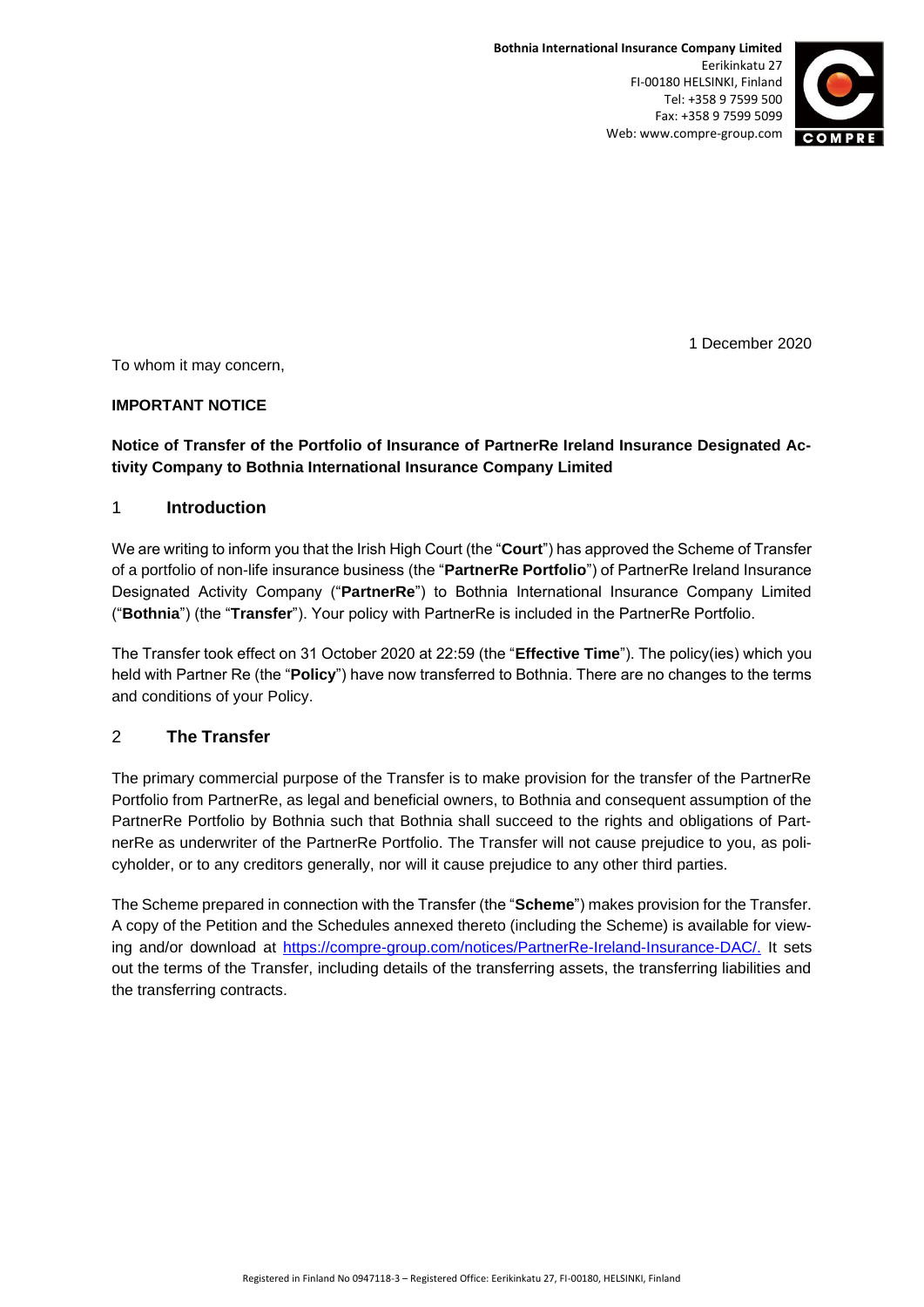

### 3 **Company Details**

As you may be aware, PartnerRe is incorporated under the laws of Ireland and became authorised by the Central Bank of Ireland ("**Central Bank**"), on 13 December 2004, to carry on the business of nonlife insurance and reinsurance, having its registered office at 3<sup>rd</sup> Floor, The Exchange, Georges Dock, IFSC, Dublin 1 (registered number 395191).

Bothnia is a limited liability insurance company (in Finnish: vakuutusosakeyhtiö) with registration number 0947118-3, registered under the laws of Finland, having its registered office at Eerikinkatu 27, FI-00180, Helsinki, Finland.

Bothnia is authorised by the Finanssivalvonta Finansinspektionen Financial Supervisory Authority (the "**FIN-FSA**") to conduct non-life insurance business under Classes 1 – 17, as well as reinsurance business in all non-life insurance classes within the European Economic Area and outside of it but excluding non-life insurance business in Classes 1 and 10 to the extent such insurance is as referred to under the Finnish Motor Liability Insurance Act (460/2016, previously 279/1959), insurance falling under the nonlife insurance class 13, to the extent the insurance in question is as referred to under the Finnish Patient Injuries Act (585/1986) or insurance referred to under the Finnish Nuclear Liability Act (484/1972), or insurance referred to under the Finnish Occupational Accidents, Injuries and Diseases Act (459/2015, previously 608/1948).

Bothnia is also authorised by the Central Bank to carry out non-life insurance business in Ireland on a freedom of services basis and is therefore subject to regulation by the Central Bank for conduct of business rules. Bothnia is authorised to write all classes of insurance business being transferred within the PartnerRe Portfolio.

# 4 **The Independent Actuary Report**

Although not legally required, but to safeguard your interests, an Independent Actuary ("**IA**") reviewed the terms of the proposed Transfer. A copy of the full report prepared by the IA (the "**IA Report**") was provided to the Central Bank and to the Court. A copy of the IA Report is available for viewing and/or download at [https://compre-group.com/notices/PartnerRe-Ireland-Insurance-DAC/.](https://compre-group.com/notices/PartnerRe-Ireland-Insurance-DAC/)

# 5 **Regulatory Review Process**

The Central Bank was formally notified of the Transfer on 1 May 2020. The Central Bank notified the regulators of the other relevant EEA Member States on 11 June 2020.

# 6 **Court Process**

On 22 June 2020, PartnerRe applied to the Court to approve the Transfer under Section 13 of the Assurance Companies Act 1909, Section 36 of the Insurance Act 1989 and Section 41 of the European Union (Insurance and Reinsurance) Regulations 2015. On 12 October 2020, the Transfer was sanctioned by the Court at a Sanctions Hearing (the "**Sanctions Hearing**"). The Portfolio of Insurance transferred from PartnerRe to Bothnia with effect from the Effective Time, 31 October 2020.

You do not need to take any action at this time as Bothnia will automatically become your provider.